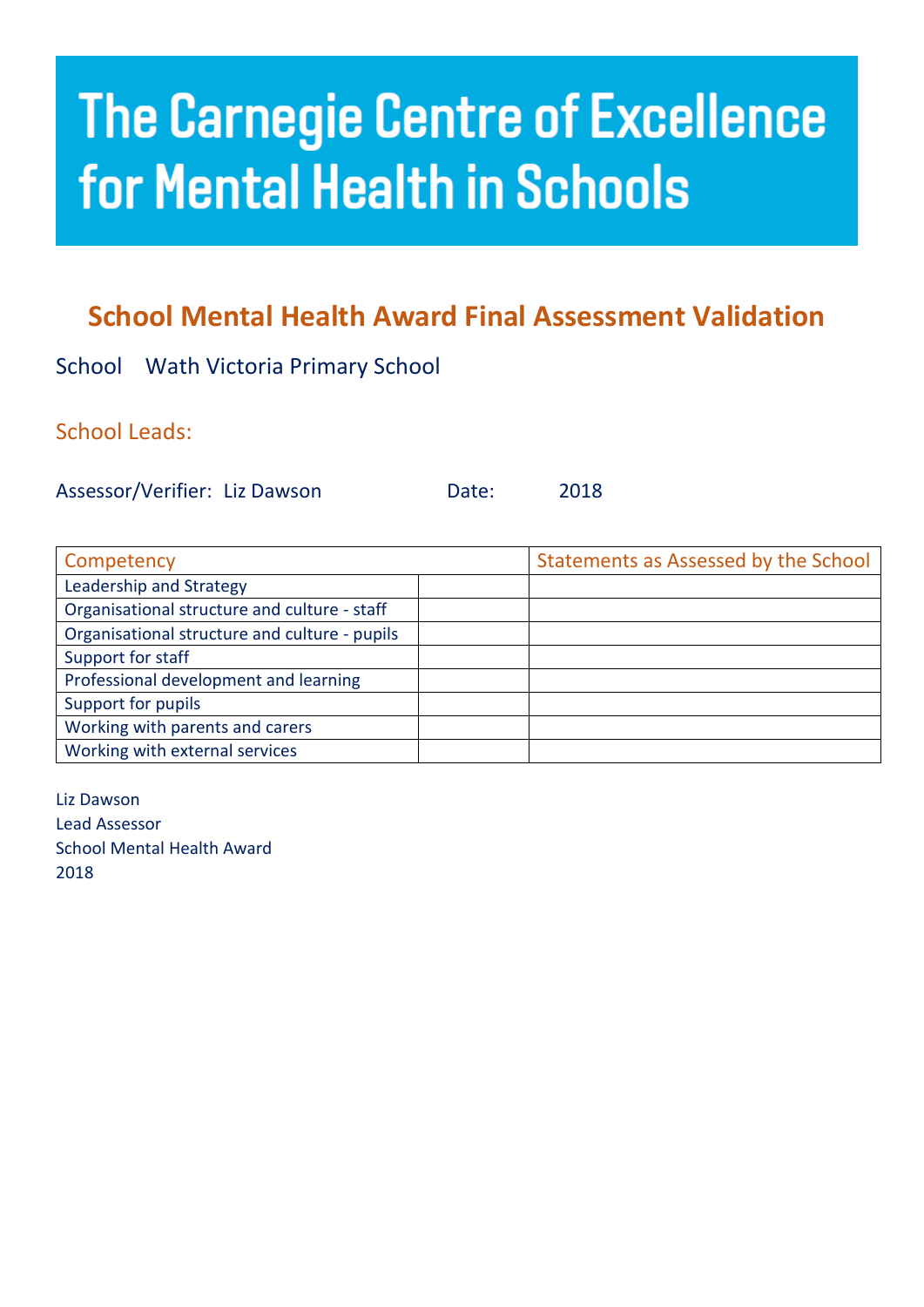

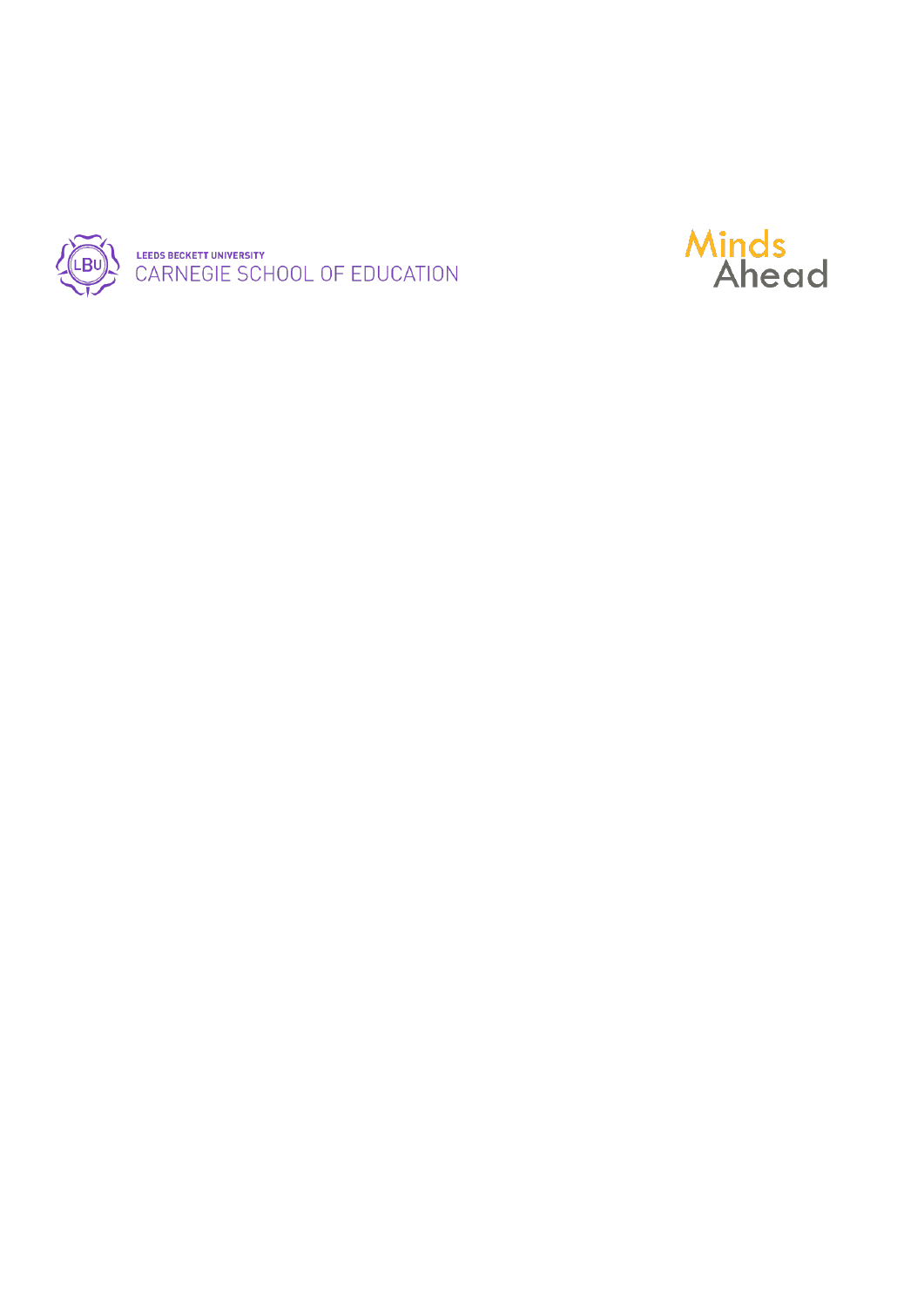## Competency profiles provided by the school

| <b>Leadership and Strategy</b>                                                                                                                                                                           |   |
|----------------------------------------------------------------------------------------------------------------------------------------------------------------------------------------------------------|---|
| Governors understand, embrace and lead the ethos and business case for a comprehensive mental                                                                                                            |   |
| health and wellbeing approach within the school                                                                                                                                                          | 4 |
| Governors hold school leaders to account for the mental health of staff and pupils                                                                                                                       | 3 |
| Senior Leaders develop and implement the strategies and structures needed to improve mental health                                                                                                       |   |
| in the school                                                                                                                                                                                            | 4 |
| Staff have mental health as a core part of their job description and role requirements                                                                                                                   | 3 |
| Leaders' performance management includes a focus relating to mental health                                                                                                                               | 4 |
| The school has a range of robust staff-focussed policies that support mental health which were<br>developed in consultation with all staff groups and leaders and approved by Governors Examples         |   |
| include:                                                                                                                                                                                                 | 4 |
| The school has pupil-focussed policies that support good mental health that were developed in<br>consultation with staff, pupils and parents and approved by governors. These are understood by pupils.  |   |
| These policies will cover areas including:                                                                                                                                                               | 3 |
| Senior leaders use regular reports and updates including data about the mental health of staff and<br>pupils to implement future actions, channel resources and commissioning external agencies Examples |   |
| include:                                                                                                                                                                                                 | Δ |

| <b>Organisational Structure &amp; Culture - Staff</b>                                                                                                                                                  | Е |
|--------------------------------------------------------------------------------------------------------------------------------------------------------------------------------------------------------|---|
| The school is a positive working environment where staff feel safe and supported to be and do their<br>best and to share concerns which affect their mental health                                     | 4 |
|                                                                                                                                                                                                        |   |
| Leaders regularly consult with a range of employees from across the school to gain informal and formal<br>feedback on stress-related issues and how to improve and support mental health and wellbeing | 4 |
| Communication protocols are well established and adhered to e.g. restrictions on unnecessary emailing<br>in evenings, overnight and weekends                                                           | 4 |
| Workload expectations are made explicit and are well managed, such as marking & assessment, hours                                                                                                      |   |
| in school, working at                                                                                                                                                                                  | 4 |
| Staff self-care is encouraged                                                                                                                                                                          | 4 |
| Senior leaders model the expectations they have of all staff to promote good mental health                                                                                                             | 4 |
| All staff in school are responsible for the health and wellbeing of themselves and promoting that of                                                                                                   |   |
| others                                                                                                                                                                                                 | 4 |
| The norms of professional dialogue are developed and positive language is modelled and used by all                                                                                                     |   |
| staff                                                                                                                                                                                                  | 3 |
| A culture of tolerance, trust and openness is developed                                                                                                                                                | 4 |
| Stigma regarding mental health and support for individuals and groups is challenged                                                                                                                    | 4 |
| Job flexibility is supported where possible within a secure business case                                                                                                                              | 3 |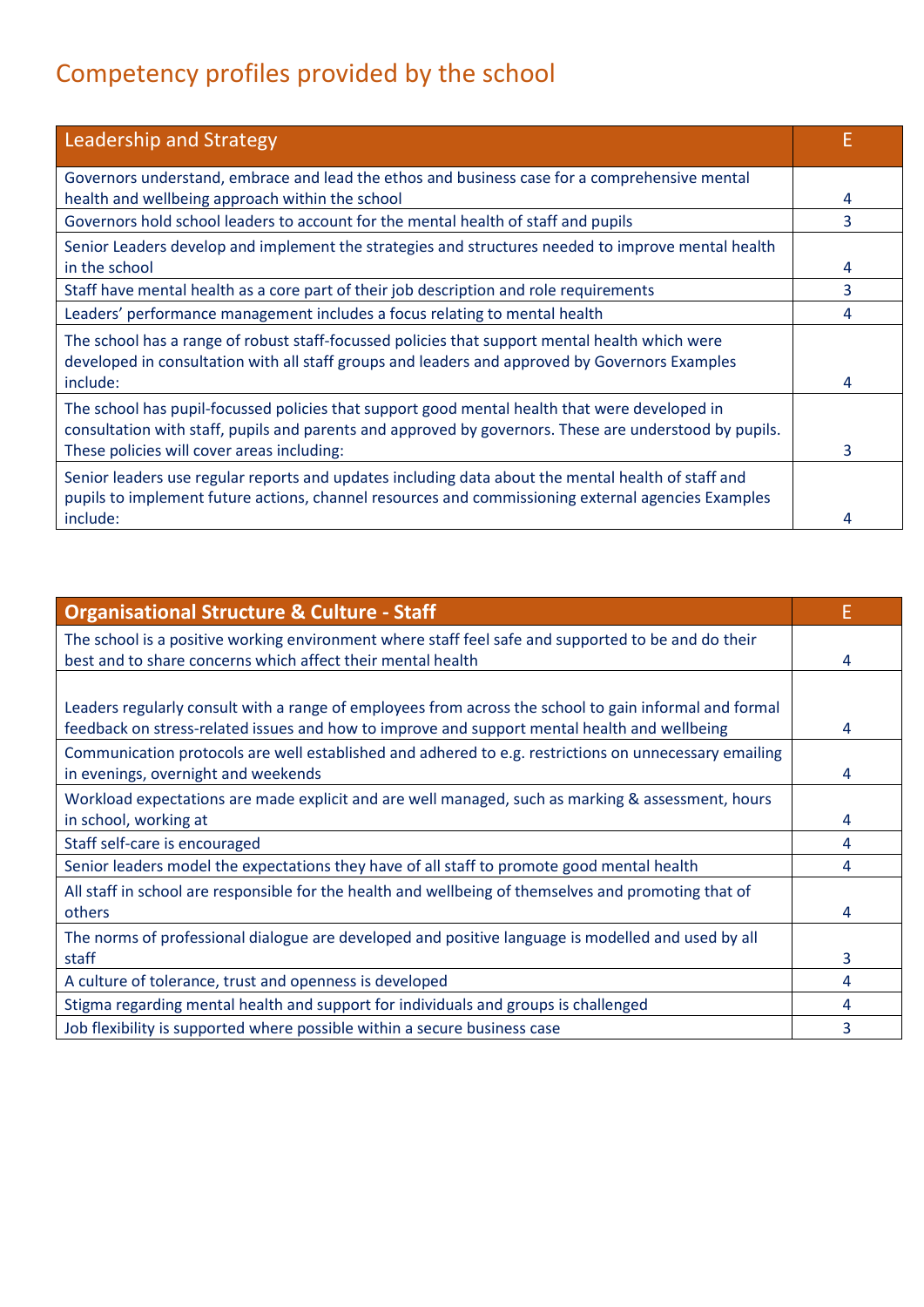| <b>Organisational Structure &amp; Culture - Pupils</b>                                                                                                                                                                  | Е |
|-------------------------------------------------------------------------------------------------------------------------------------------------------------------------------------------------------------------------|---|
| The school values, acknowledges and utilises knowledge and expertise of staff, parents and<br>professionals working with the school with regards to mental health and wellbeing                                         | 4 |
| Strategies that promote and develop mental health and wellbeing are embedded in the curriculum and<br>is designed to meet the needs of the pupils specific to their social and emotional needs and<br>developmental age | 5 |
| The school has clear strategies which are understood by pupils, school staff and parents to support<br>pupils whose mental health is a cause for concern                                                                | 4 |
| The school has clear strategies on how to support the mental health and wellbeing of pupils with<br>special educational needs, disabilities, disadvantaged and vulnerable children                                      | 4 |
| The school ensures that pupils expressing concerns are listened to                                                                                                                                                      | 4 |
| The school has clear pathways and provisions available to discuss mental health concerns, managing<br>student difficulties and create strategies with follow ups                                                        | 3 |
| Talk about mental health is normalised, any stigma is challenged by creating a culture of empathy and<br>openness through an ongoing forum of discussion and exploration                                                | 3 |
| The school promotes of positive and healthy relationships amongst pupils, staff and with parents                                                                                                                        | 4 |
| Pupils are engaged through encouraging pupil voice, authentic involvement in learning, decision<br>making and peer-led approaches.                                                                                      | 3 |

| <b>Support for Staff</b>                                                                              |  |
|-------------------------------------------------------------------------------------------------------|--|
| A comprehensive staff health and wellbeing offering supports staff mental health                      |  |
| The school consistently works towards reducing the stressors that affect staff mental health          |  |
| School has clear pathways to staff support which are understood by all colleagues                     |  |
| Access to coaching and counselling is available and encouraged where deemed helpful                   |  |
| Staff are encouraged and supported to establish and participate in activities that foster good mental |  |
| health and wellbeing, based on sound evidence of their impact                                         |  |
| Successes are regularly acknowledged and celebrated                                                   |  |

| <b>Professional Development &amp; Learning</b>                                                                                                                                                                                       |   |
|--------------------------------------------------------------------------------------------------------------------------------------------------------------------------------------------------------------------------------------|---|
| The school has a proportion of staff trained in Mental Health First Aid for adults appropriate to the size<br>of the staff cohort                                                                                                    | 3 |
| The school lead for mental health and other key staff are trained in evidence-based, and preferably<br>professionally accredited mental health and wellbeing training, appropriate to the age group of the<br>pupils in their school | 3 |
| The school's named Governor for mental health has training which develops understanding of mental<br>health and wellbeing in schools for pupils and staff and the role of the Governing Body in supporting<br>good mental health     | 3 |
| All Governors access professional development opportunities to develop their understanding skills in<br>mental health linked to the role of the Governing Body                                                                       |   |
| Staff CPD relating to pupil and staff mental health is aligned to clearly defined, expected outcomes<br>which set out the mental health requirements for their role                                                                  | 4 |
| All staff access professional development opportunities to develop their skills in pupil mental health<br>and wellbeing                                                                                                              | 4 |
| Staff are able to develop their understanding and practice in adult mental health, wellbeing and self-<br>care through effective CPD opportunities and act as role models for pupils                                                 | 3 |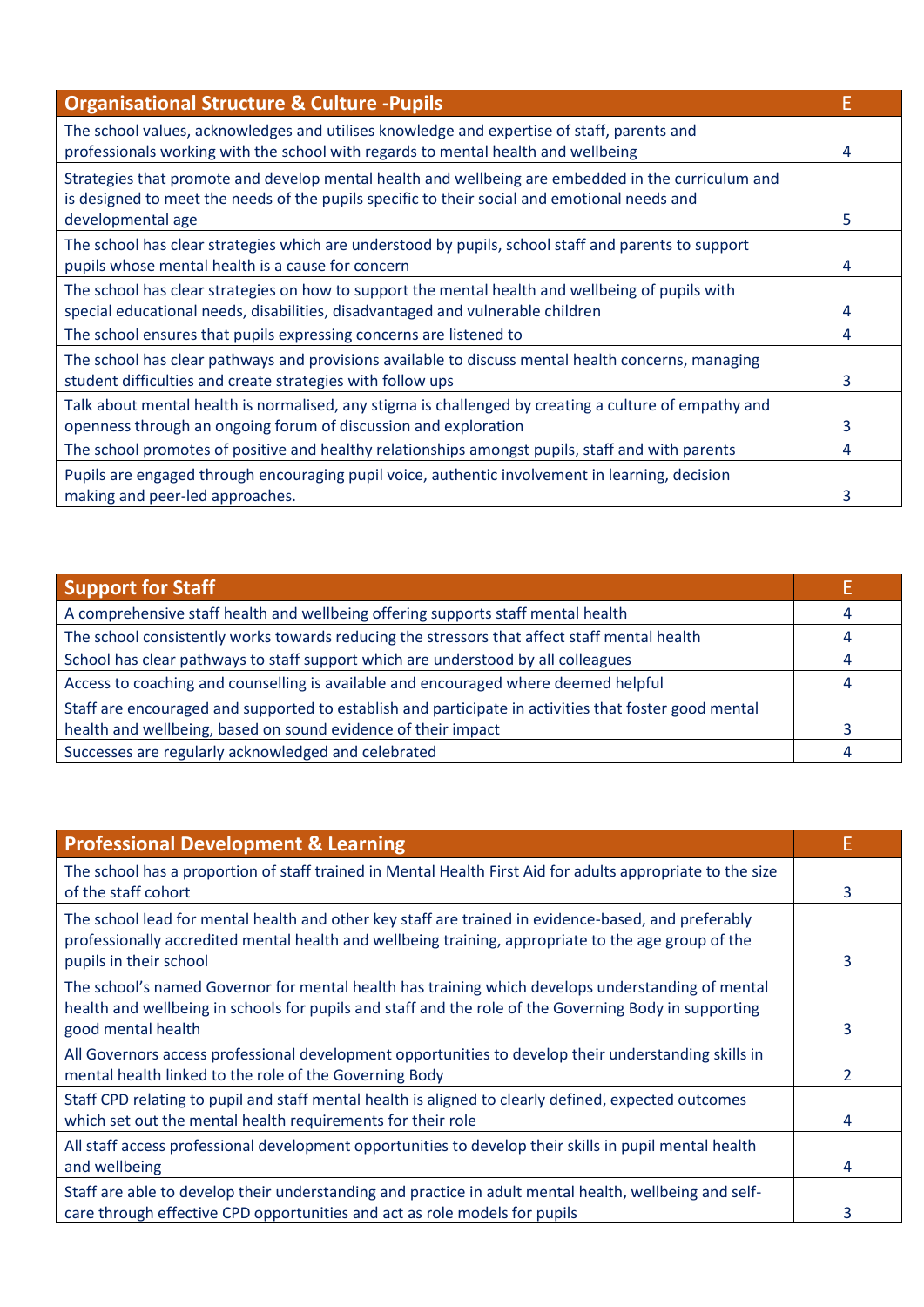| Staff have access to information and have the opportunities to develop their practice in relation to new |   |
|----------------------------------------------------------------------------------------------------------|---|
| challenges posed by information technology and social media such as cyber bullying                       | 4 |
| All teaching and associate staff have been trained and have a broad understanding of mental health       |   |
| issues and promoting wellbeing in pupils appropriate to the age of the children in the school            | Д |
| NQTs and all new staff complete an induction programme which ensures they have the understanding         |   |
| and skills expected of all staff in the school with regards to mental health                             |   |
| All staff mental health CPD is underpinned by evidence and expertise, aligned to DfE CPD standards       | Д |
| Staff feel supported to take forward any new learning from training into their practice                  |   |

| <b>Support for Pupils</b>                                                                                                                                                                                                                                                                                                                                                                                                       | E              |
|---------------------------------------------------------------------------------------------------------------------------------------------------------------------------------------------------------------------------------------------------------------------------------------------------------------------------------------------------------------------------------------------------------------------------------|----------------|
| Mental health and wellbeing are embedded in the curriculum with supporting activities including<br>assemblies, focus days, lessons and other events where mental health, wellbeing, social and emotional<br>skills, attitudes and values are explicitly taught by well trained and enthusiastic teachers using positive,<br>experiential and interactive methods and resources. This learning is integrated into the mainstream |                |
| processes of school life                                                                                                                                                                                                                                                                                                                                                                                                        | 4              |
| Pupil wellbeing is developed through implicit methods of teaching and learning such as: emotional<br>literacy, character strengths, values, virtues, resilience and self-awareness                                                                                                                                                                                                                                              | 4              |
| Relationships within the school are positive providing a nurturing, safe and supportive environment<br>which creates a sense of belonging for pupils                                                                                                                                                                                                                                                                            | 5              |
| Pupils understand and can express a range of emotions and are able to share their emotions and ask for<br>help to support their emotional awareness                                                                                                                                                                                                                                                                             | 4              |
| Pupils feel able to disclose incidence of bullying and any form of discriminatory behaviours, they feel<br>their worries and concerns are heard, respected and taken seriously by staff                                                                                                                                                                                                                                         | 4              |
| Staff respond wisely to 'difficult' behaviour, both responding actively with clear consequences and also<br>understanding its deeper roots, taking opportunities to model and teach positive alternatives                                                                                                                                                                                                                       | 4              |
| Pupils know how to ask for support and this is followed up by staff                                                                                                                                                                                                                                                                                                                                                             | 4              |
| There are clear internal referral procedures, understood by all staff, to ensure timely and appropriate<br>support is sourced and accessed for pupils in need                                                                                                                                                                                                                                                                   | 4              |
| Evidence based mental health support services are provided and accessed which draw on a sound<br>understanding of child and adolescent development, such as: drop ins, mentoring, coaching, counselling,<br>pastoral support group, peer support, mindfulness, self-awareness, empathy and resilience building<br>interventions and wellbeing skills workshops                                                                  | 4              |
| Where pupils experience mental health difficulties, clear plans and pathways to specialist support exist,<br>using a coherent teamwork approach, including in the involvement of outside agencies such as CAMHS,<br>school nurse or GP. Help is rooted within the school environment                                                                                                                                            | 3              |
| Displays and posters provide various information on evidence based mental health support and how to<br>improve wellbeing such as self-help booklets, library books and other media resources                                                                                                                                                                                                                                    | 3              |
| Effective early intervention support is provided and evaluated                                                                                                                                                                                                                                                                                                                                                                  | 4              |
| Physical activity and relaxation activities are on offer that improve wellbeing                                                                                                                                                                                                                                                                                                                                                 | 4              |
| If peer mentoring is used, those who serve as peer mentors have training and a support structure which<br>they can use if needed                                                                                                                                                                                                                                                                                                | 3              |
| Pupils are involved in the design of mental health and wellbeing initiatives and are encouraged to give<br>feedback and provide new ideas                                                                                                                                                                                                                                                                                       | 4              |
| Achievements and successes of students are recognised and celebrated                                                                                                                                                                                                                                                                                                                                                            | $\overline{3}$ |